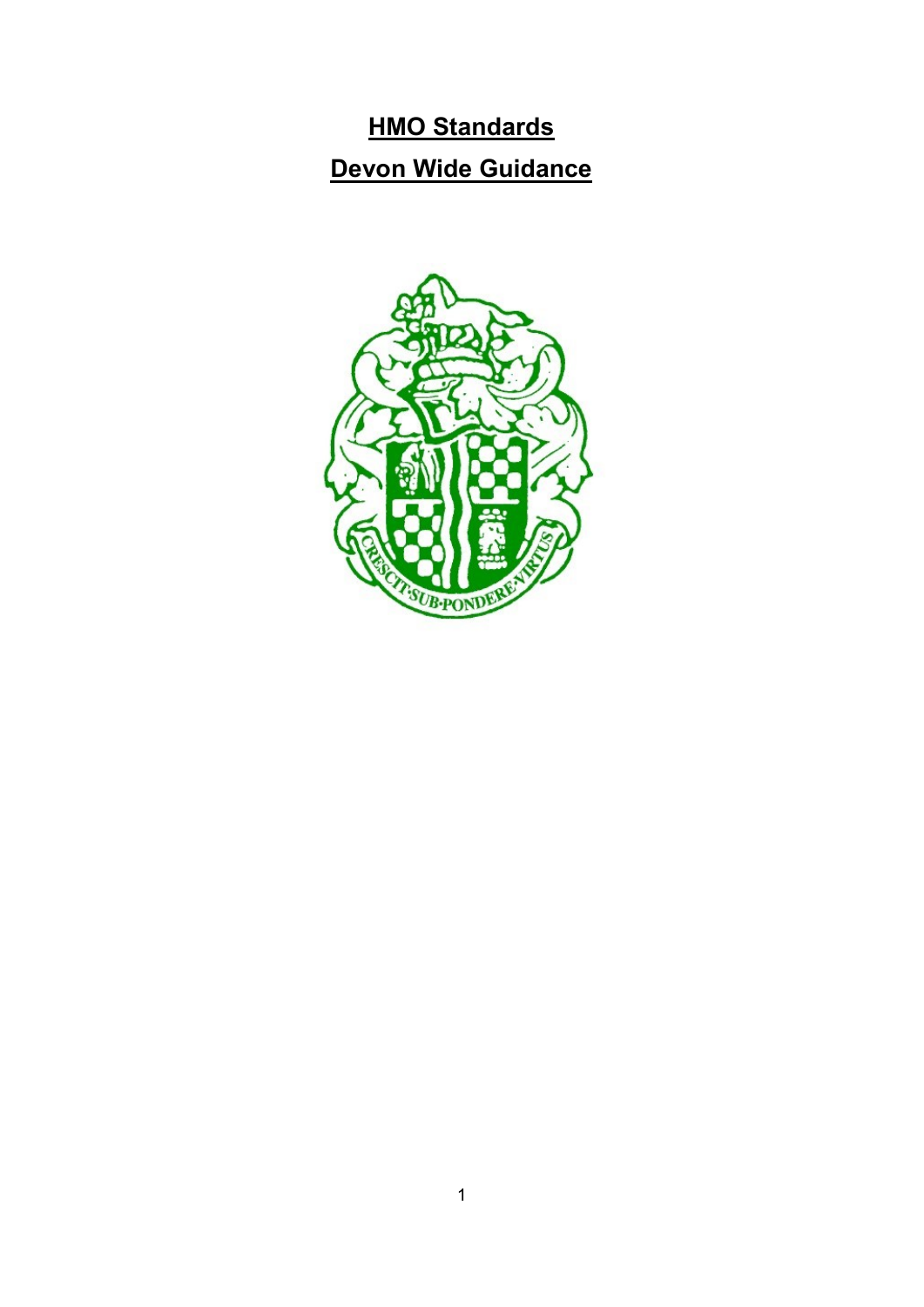# **Devon Wide Guidance**

## **HMO Standards**

These standards have been designed to assist landlords and developers to improve and maintain HMOs to a reasonable standard. There is considerable diversity in the way that HMOs are occupied and in the health and safety risks that may be present. This advice therefore suggests standards that are appropriate for a wide range of the most common types of HMO. The advisory standards are flexible and can be adapted to suit different circumstances. They cover both licensed and non-licensable HMOs. HHSRS assessment applies to all HMO's

#### **Licensed HMOs**

The exception is in regard to licensed HMOs where national minimum HMO standards must be complied with and in particular the level of bathroom, WC and wash hand basin provision. A Housing Health and Safety Rating (HHSRS) assessment will be carried within the 5 years of an HMO Licence being issued.

As part of the HMO licensing process, the council can discuss with landlords any variations from the standards that may be appropriate for a particular HMO.

#### **Information Sources:**

The standards may be revised from time to time. To ensure that these standards are current, please check with your Council's website.

Further information about standards for privately rented houses is available on the Council website including mandatory licensing and the Housing Health and Safety Rating System (HHSRS).

#### [www.lacors.gov.uk](http://www.lacors.gov.uk/)

A good source of information regarding decisions by the Residential Property Tribunal and codes of practice for Private Sector Housing matters can be found on the LACORS website for **Environmental Health Practitioners**.

#### [www.communities.gov.uk](http://www.communities.gov.uk/)

A good source of information regarding Private Sector Housing matters for the **public/landlords and tenants**.

#### **Contact Details**

Enquiries about HMOs can be made to the Private Sector Housing Service – See end of guidance document for details

#### **What is a House of Multiple Occupation?**

The Housing Act 2004 redefines a HMO as a building or part of a building (i.e.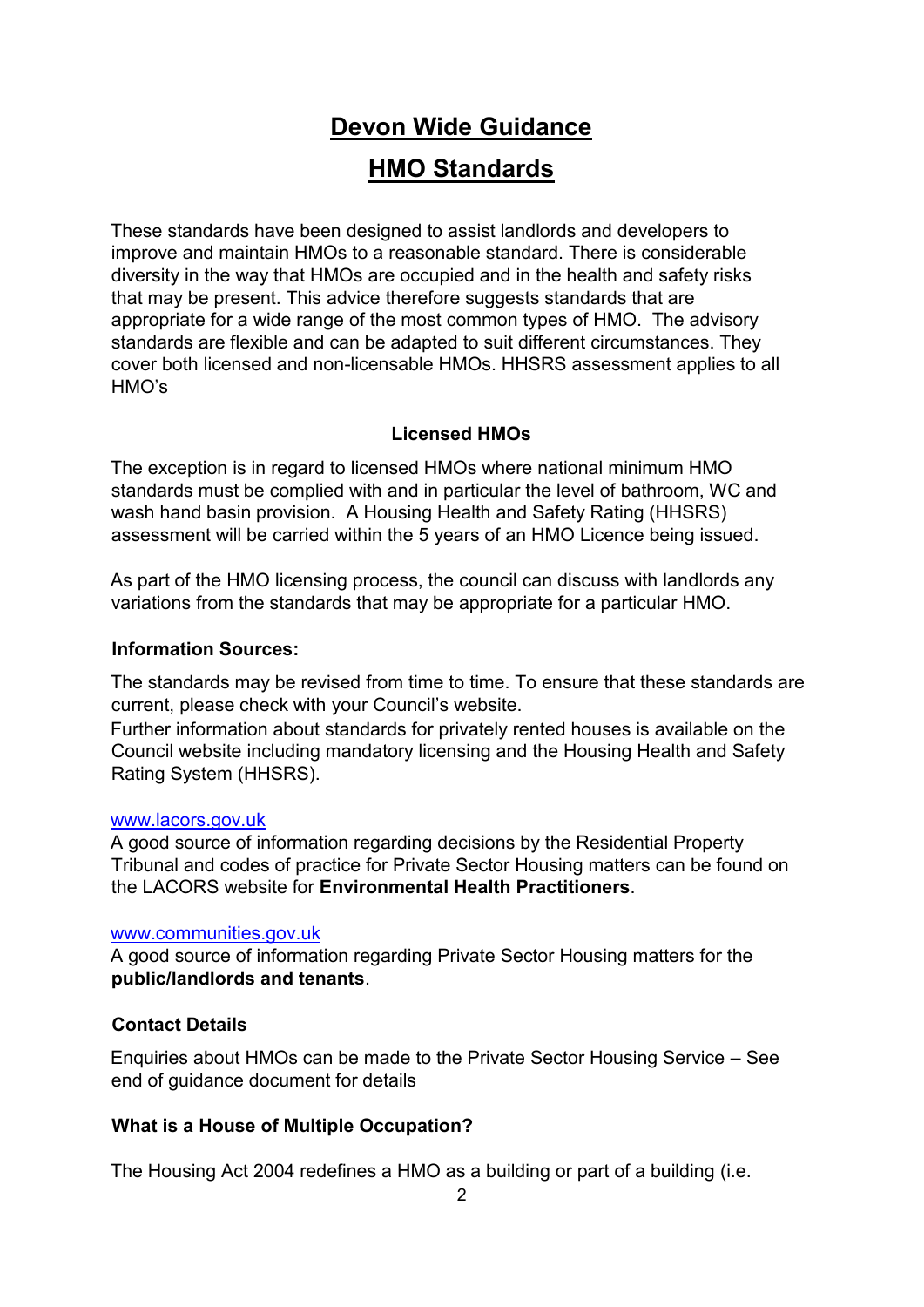flat) which:

- Is occupied by persons not forming a single household and/or;
- Two or more households occupy and share one or more basic amenities (or lack such amenities);
- Is occupied by more than one household and is a converted building not entirely comprising of self-contained flats;
- Comprises entirely of self-contained flats and the conversion does not comply with the Building Regulations 1991 and less than 2/3 of the flats are owner occupied;
- The HMO is occupied as the only or main residence;
- Rents are payable or other consideration is provided in respect of at least 1 of those occupying the HMO.

#### **Are any buildings exempt?**

Yes – the following are exempt from the HMO definition:

- Building occupied by only two people who do not form a single household;
- Buildings managed by specified educational establishments, Local Housing Authorities, Registered Social Landlords, Police, Fire, Health Authority or regulated by other legislation such as residential care homes etc;
- Buildings occupied by religious communities;
- Buildings predominantly owner occupied, including residential landlords where the owner occupier (and family members) occupies the building (or flat) with no more than 2 other persons;
- Buildings converted into self-contained flats, where the conversion meets 1991 Building Regulations.

#### **What is a single household?**

A single household includes members of the same family either by blood, marriage, including same sex partnerships or other recognised means such as adoption or fostering. As an example, four friends sharing a student dwelling will be classed as four individual households and therefore a HMO.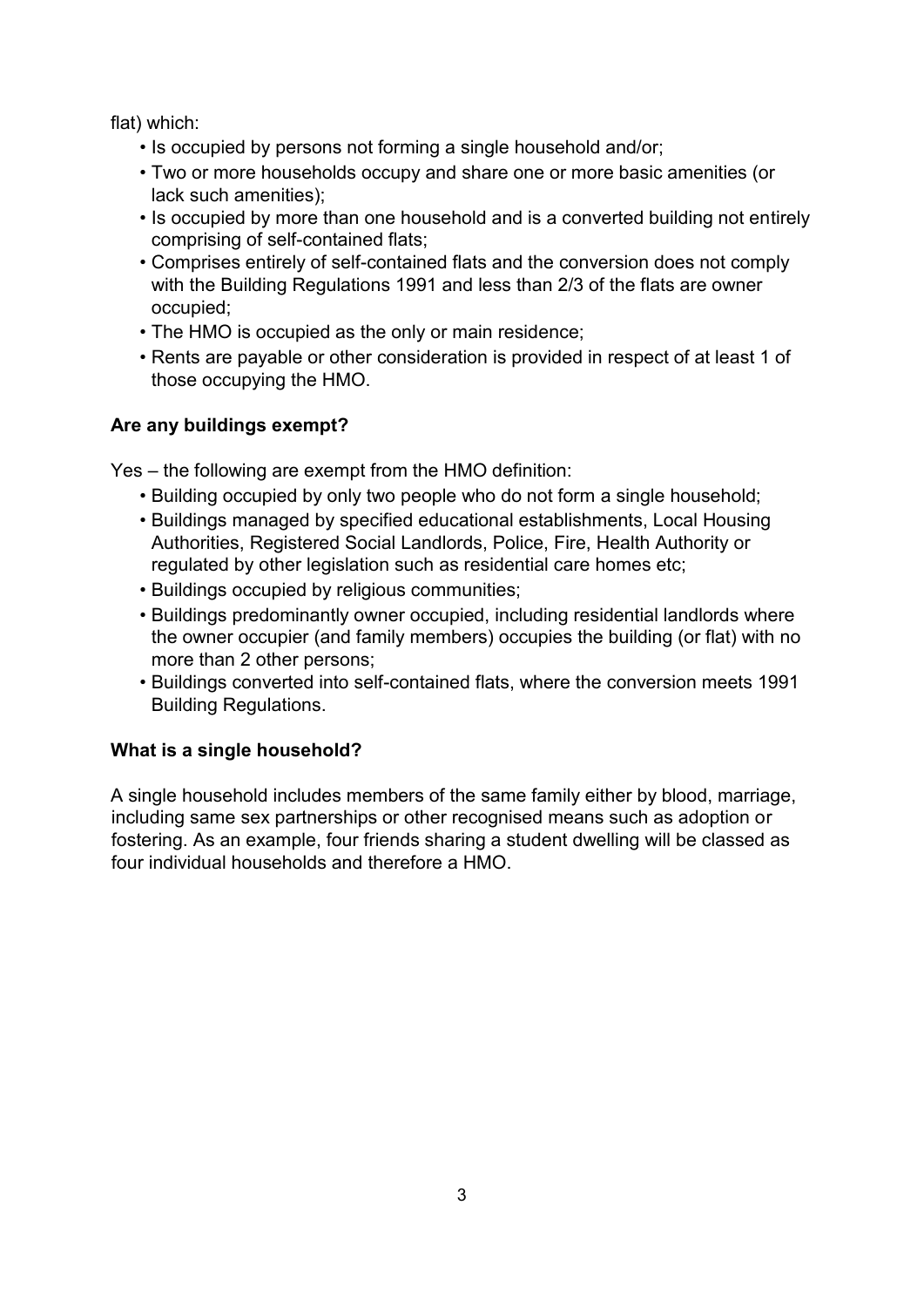#### **EXPLANATION OF CATEGORIES OF HMOs**

The number of amenities and the health and safety standards that are appropriate for an HMO are related to the differing needs of different types of occupiers. These standards take this into account and suggest different standards for different categories of HMOs as described below:

#### **Category A HMOs**

The essential feature of this type of HMO is that the occupiers tend to live completely independently of each other.

Commonly these HMOs comprise parts that are rented as individual lettings with exclusive use of certain rooms. Occupiers may share washing, WC and kitchen facilities, but do not usually have a communal living or dining room. Individuals or households may have a letting agreement that specifies the part(s) of the accommodation that they may occupy.

Typical examples are:

- 1. Single room bedsits may have exclusive use of, or may share, personal washing, WC and kitchen facilities
- 2. Flatlets multi-room lettings sharing some personal washing, WC and kitchen facilities.
- 3. Non self-contained conversions.
- 4. Buildings converted into 2 or more self-contained flats where the conversion did not comply with Part B of the Building Regulations 1991 (Fire protection facilities and means of escape)

Category A HMOs may or may not need to be Licensed depending on the number of storeys, occupants and whether facilities are shared.

#### **Category B HMOs**

The essential feature of these types of HMO is that the occupiers tend not to live completely independently of each other and there is some element of communal occupancy.

Occupiers will share personal washing, WC and kitchen/dining facilities and will often have a communal living room.

Each occupier may have a separate tenancy, or may be on a group/joint contract, commonly students or young professional adults.

Larger category B HMO's may require to be Licensed.

#### **Hostels**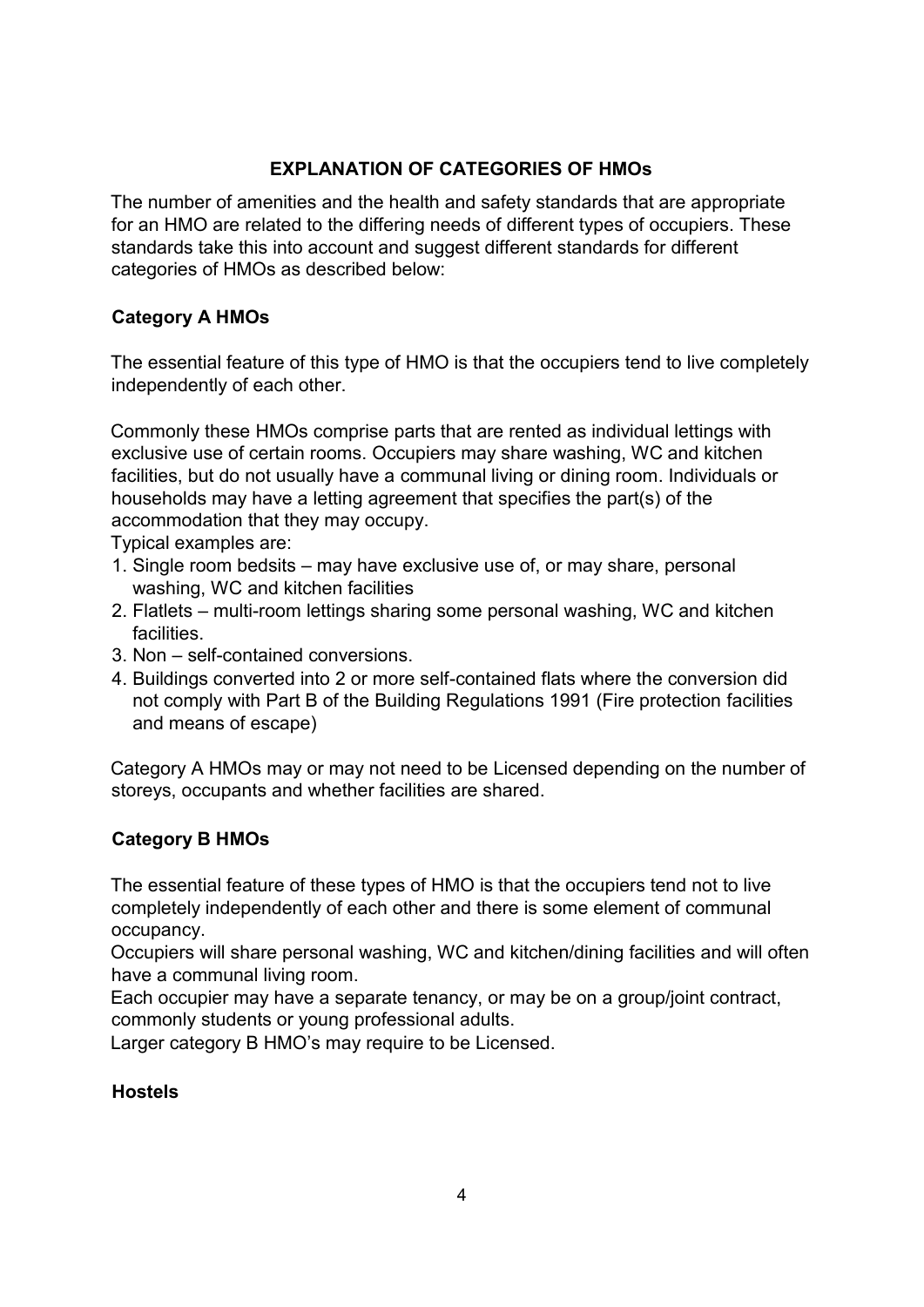These are HMOs that are generally referred to as hostels, guest houses, or bed & breakfast accommodation which provide accommodation for people with no other permanent place of residence.

The category includes hostel and bed and breakfast establishments used by local authorities for housing homeless people, or similar establishments which provide accommodation for single people whose only financial support is state benefit and who would otherwise be homeless, or Foreign Language Students (discuss with your local authority) and Migrant Workers living in this type of accommodation for 3 months or more.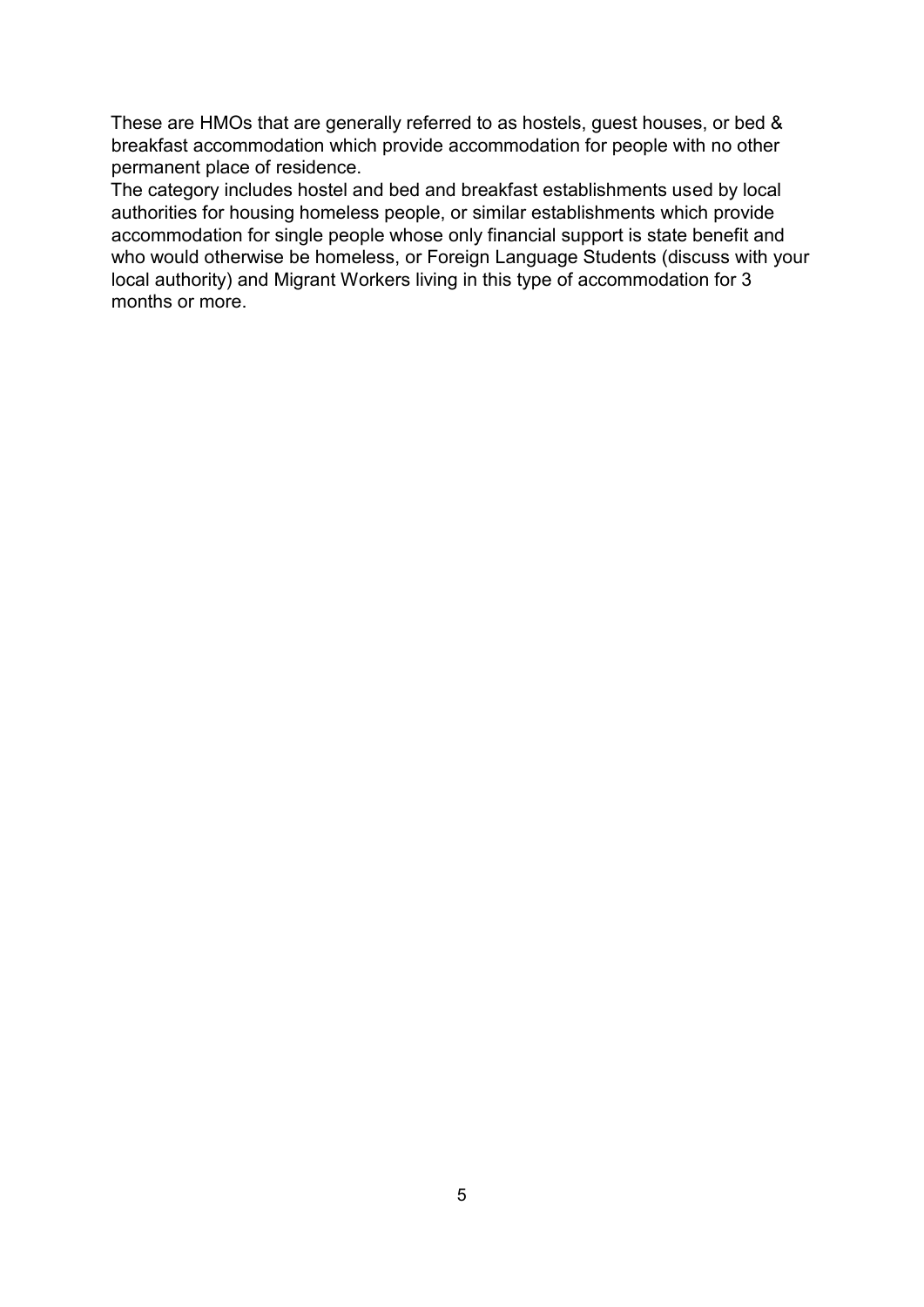#### **Standards**

#### **Category A and B HMOs Shared Personal Washing and Toilet Facilities**

| <b>Facility</b>                                              | <b>CATEGORY A HMO and</b>                                                                                                                                                                                                                                                                                                                                                                                 |
|--------------------------------------------------------------|-----------------------------------------------------------------------------------------------------------------------------------------------------------------------------------------------------------------------------------------------------------------------------------------------------------------------------------------------------------------------------------------------------------|
|                                                              | <b>CATEGORY B HMO</b>                                                                                                                                                                                                                                                                                                                                                                                     |
| <b>Bathroom</b>                                              | 1 per 5 occupiers                                                                                                                                                                                                                                                                                                                                                                                         |
| The provision of<br>baths/WC's will be<br>agreed with the LA | 5 occupiers 1 bathroom and a separate WC with WHB (the WC can be<br>contained within a second bathroom where practicable.)<br>Student shared houses may not require a separate WC (speak to your<br>Local Authority)                                                                                                                                                                                      |
|                                                              | For 6 – 10 occupiers 2 bathrooms and 2 separate WC's with WHB                                                                                                                                                                                                                                                                                                                                             |
|                                                              | All bathrooms to possess:- a WC (unless agreed separate provision as<br>above), WHB and Bath or fixed Shower supplying adequate cold and<br>constant hot water                                                                                                                                                                                                                                            |
| <b>WC</b>                                                    | 1 per 5 occupiers                                                                                                                                                                                                                                                                                                                                                                                         |
|                                                              | See above for further ratios                                                                                                                                                                                                                                                                                                                                                                              |
| <b>Wash hand basins</b>                                      | In licensable HMOs 1 WHB to be provided within each letting where it is<br>reasonably practicable. It will be the responsibility of the landlord to<br>demonstrate that is not reasonably practicable for WHB to be provided in<br>each room. Regard should be had to the age and character of the HMO,<br>the size and layout of each room and its existing provision for WHBs toilets<br>and bathrooms. |
|                                                              | A wash hand basin must be provided with every WC                                                                                                                                                                                                                                                                                                                                                          |
|                                                              | Each WHB to be provided with adequate supply of cold and constant hot<br>water                                                                                                                                                                                                                                                                                                                            |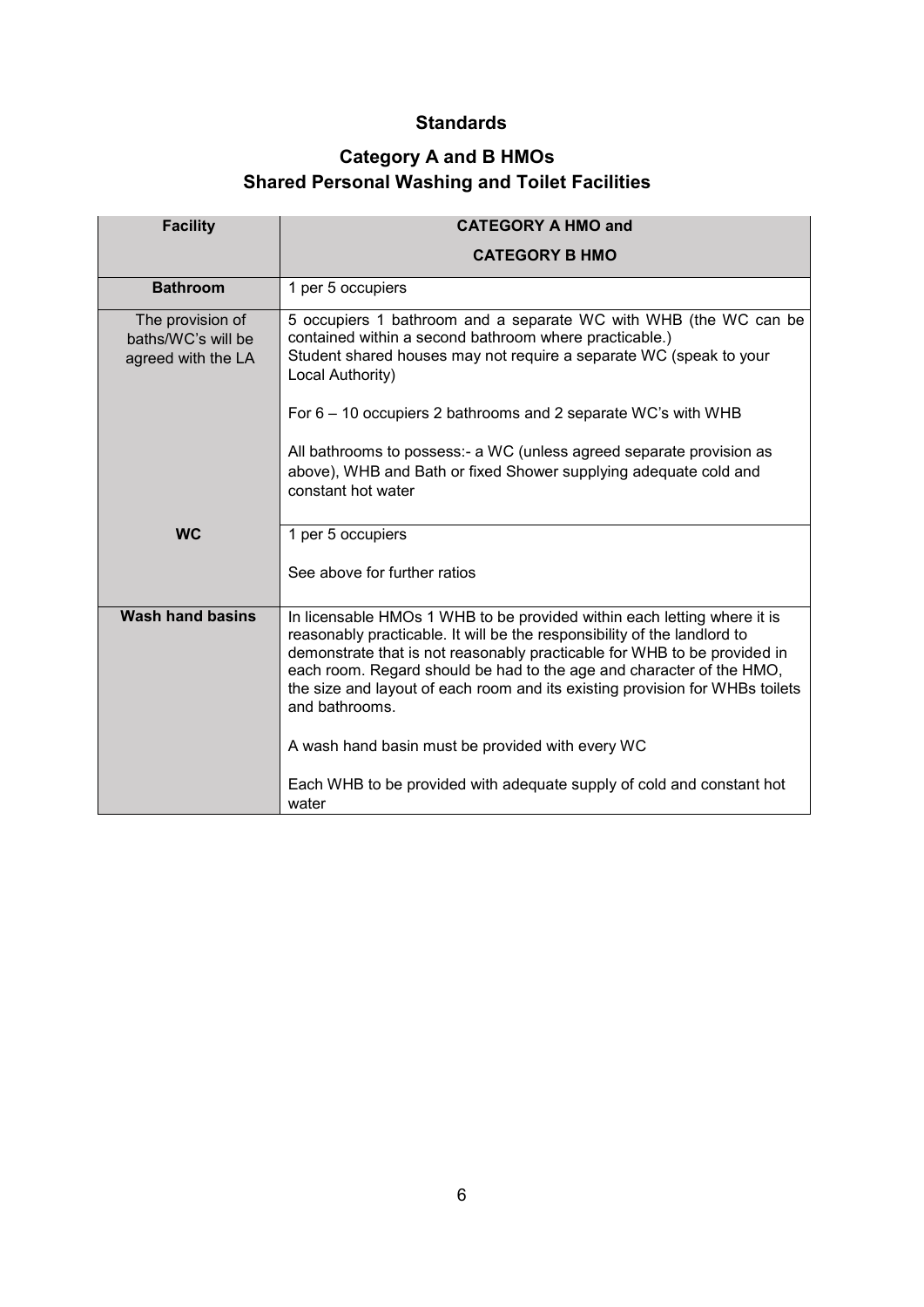#### **Kitchen Facilities**

| <b>FACILITY</b>                                                                            | <b>CATEGORY A</b>                                                                                                                                                                                                                                      | <b>CATEGORY B</b>                                                                                                                             |
|--------------------------------------------------------------------------------------------|--------------------------------------------------------------------------------------------------------------------------------------------------------------------------------------------------------------------------------------------------------|-----------------------------------------------------------------------------------------------------------------------------------------------|
| <b>Cooker</b>                                                                              | 1 per 5 occupiers/small households.<br>The addition of a microwave oven<br>with a grill will allow the facilities to<br>be used by up to 7 persons                                                                                                     | 1 for up to 5 occupiers. The addition<br>of a microwave oven will allow the<br>facilities to be used by up to 7<br>persons.                   |
|                                                                                            | For 7 to 10 persons 2 cookers must<br>be provided                                                                                                                                                                                                      | If there are more than 7 occupants, 2<br>cookers must be provided, for use by<br>up to 10 occupants.                                          |
|                                                                                            | One person bedsit with exclusive use<br>of kitchen facilities, 2 ring burner,<br>oven and grill or 2 ring burner and<br>combined microwave and grill                                                                                                   |                                                                                                                                               |
|                                                                                            | Two person bedsit with exclusive use<br>of kitchen facilities. 4 ring burner,<br>oven and grill                                                                                                                                                        |                                                                                                                                               |
| <b>Sink and drainer</b><br><b>Dishwasher not to</b>                                        | 1 per 5 occupiers/small households.                                                                                                                                                                                                                    | 1 for up to 5 occupiers.                                                                                                                      |
| replace a sink                                                                             |                                                                                                                                                                                                                                                        | If there are more than 7 occupants,<br>2 sinks and drainers must be<br>provided, for use by up to 10<br>occupants.                            |
| Adequate no. of<br>suitably located<br>electrical power<br>points<br>(adjacent to worktop) | 4 single sockets or 2 double<br>sockets are required for every 5<br>occupiers/small households.<br>Additional sockets are needed for a<br>cooker or refrigerator and washing<br>machine.                                                               | 4 single sockets or 2 double<br>sockets per 5 occupiers. Additional<br>sockets are needed for a cooker or<br>refrigerator and washing machine |
| <b>Worktops</b>                                                                            | 2m x 0.6m <sup>3</sup> per 5 occupiers/small<br>households.                                                                                                                                                                                            | 2m x 0.6m <sup>3</sup> per 5 occupiers.                                                                                                       |
| Dry food storage                                                                           | Double wall unit or single base unit<br>(0.16m <sup>3</sup> ) for each occupier/small<br>household. Storage in communal<br>areas to be lockable.                                                                                                       | Single wall unit per occupier<br>(0.08m <sup>3</sup> )                                                                                        |
| <b>Refrigerated storage</b>                                                                | Standard sized fridge (0.15m <sup>3</sup> ) with<br>adequate freezer compartment per<br>occupier/small household. If no<br>freezer compartment in the fridge,<br>separate freezers should be<br>provided. Storage in communal<br>areas to be lockable. | Standard sized fridge (0.15m <sup>3</sup> ) per<br>5 occupiers. Separate standard<br>sized freezer should be provided<br>per 5 occupiers.     |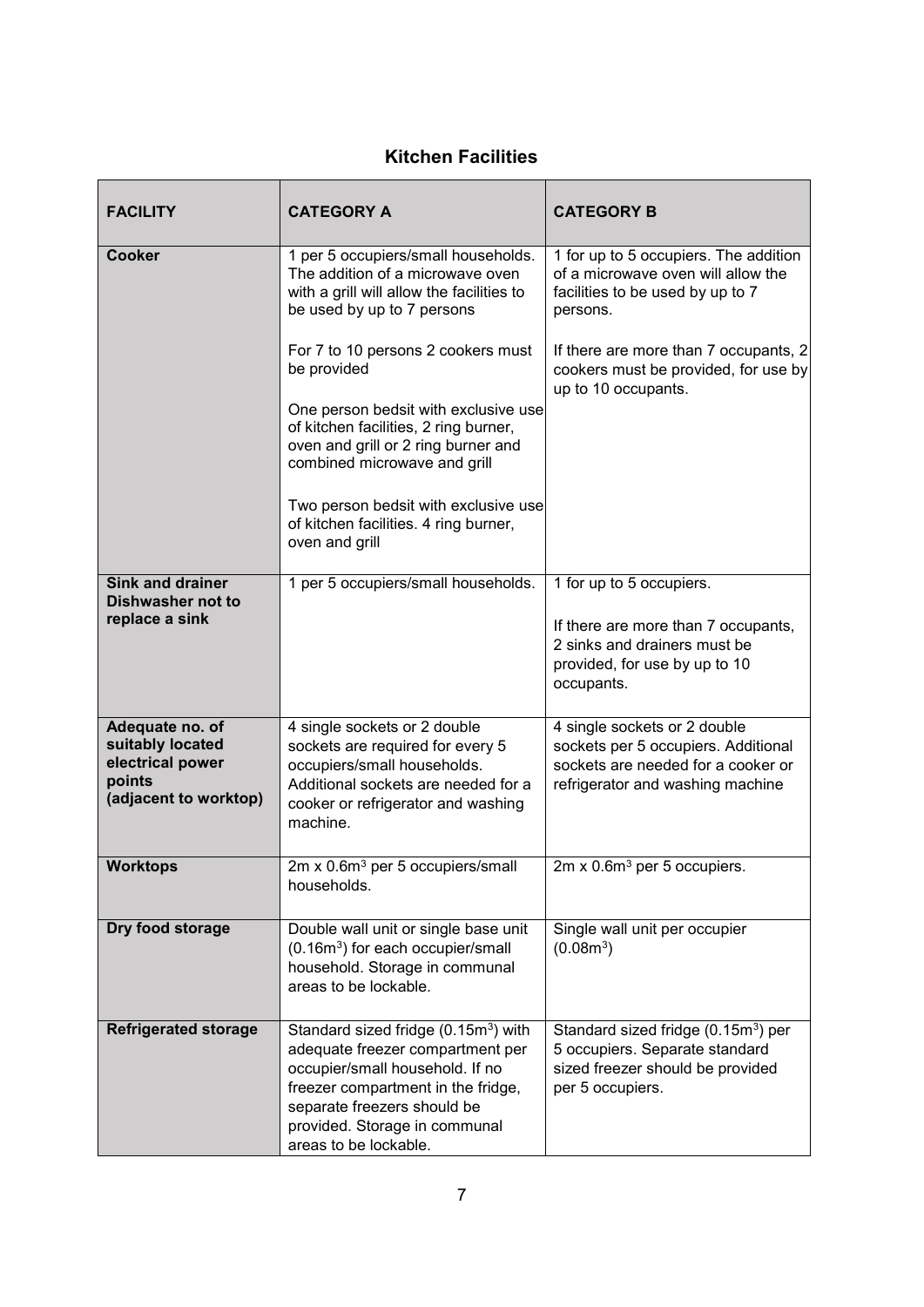| <b>FACILITY</b>                                                             | <b>CATEGORY A</b>                                                                                                                                                                                                               | <b>CATEGORY B</b>                                                                                                                                                                                                               |
|-----------------------------------------------------------------------------|---------------------------------------------------------------------------------------------------------------------------------------------------------------------------------------------------------------------------------|---------------------------------------------------------------------------------------------------------------------------------------------------------------------------------------------------------------------------------|
| <b>Extractor fan</b>                                                        | To be provided                                                                                                                                                                                                                  | To be provided                                                                                                                                                                                                                  |
| Fire door to shared<br>kitchen                                              | 30 minute self-closing fire door set<br>with cold smoke seals and<br>intumescent strip                                                                                                                                          | 30 minute self-closing fire door set<br>with cold smoke seals and<br>intumescent strip                                                                                                                                          |
| <b>Fire blanket</b>                                                         | To be supplied and wall mounted,<br>but not to be sited immediately<br>adjacent to or over a cooker                                                                                                                             | To be supplied and wall mounted,<br>but not to be sited immediately<br>adjacent to or over a cooker                                                                                                                             |
| <b>Storage space for</b><br>crockery & kitchen<br>utensils                  | Adequate cupboard and/or drawer<br>space                                                                                                                                                                                        | Adequate cupboard and/or drawer<br>space                                                                                                                                                                                        |
| <b>Layout of</b><br>kitchens/cooking<br>areas and position of<br>facilities | Regard to be had for the safe use of<br>the equipment provided and the<br>access into and out of the<br>kitchen/cooking area.<br>Particular care should be taken<br>where 2 sets of facilities are<br>required in one room/area | Regard to be had for the safe use of<br>the equipment provided and the<br>access into and out of the<br>kitchen/cooking area.<br>Particular care should be taken<br>where 2 sets of facilities are<br>required in one room/area |

#### **NOTES**

No kitchen facility should be more than one floor distant from the users of that facility. This will not apply if a communal living space or dining space is available on the same floor, or is not more than one floor away from the kitchen.

No personal washing or WC facility should be more than one floor distant in the case of a category A HMO, or two floors distant in the case of a category B HMO, from the users of those facilities. A small household is one that consists of no more than 2 persons.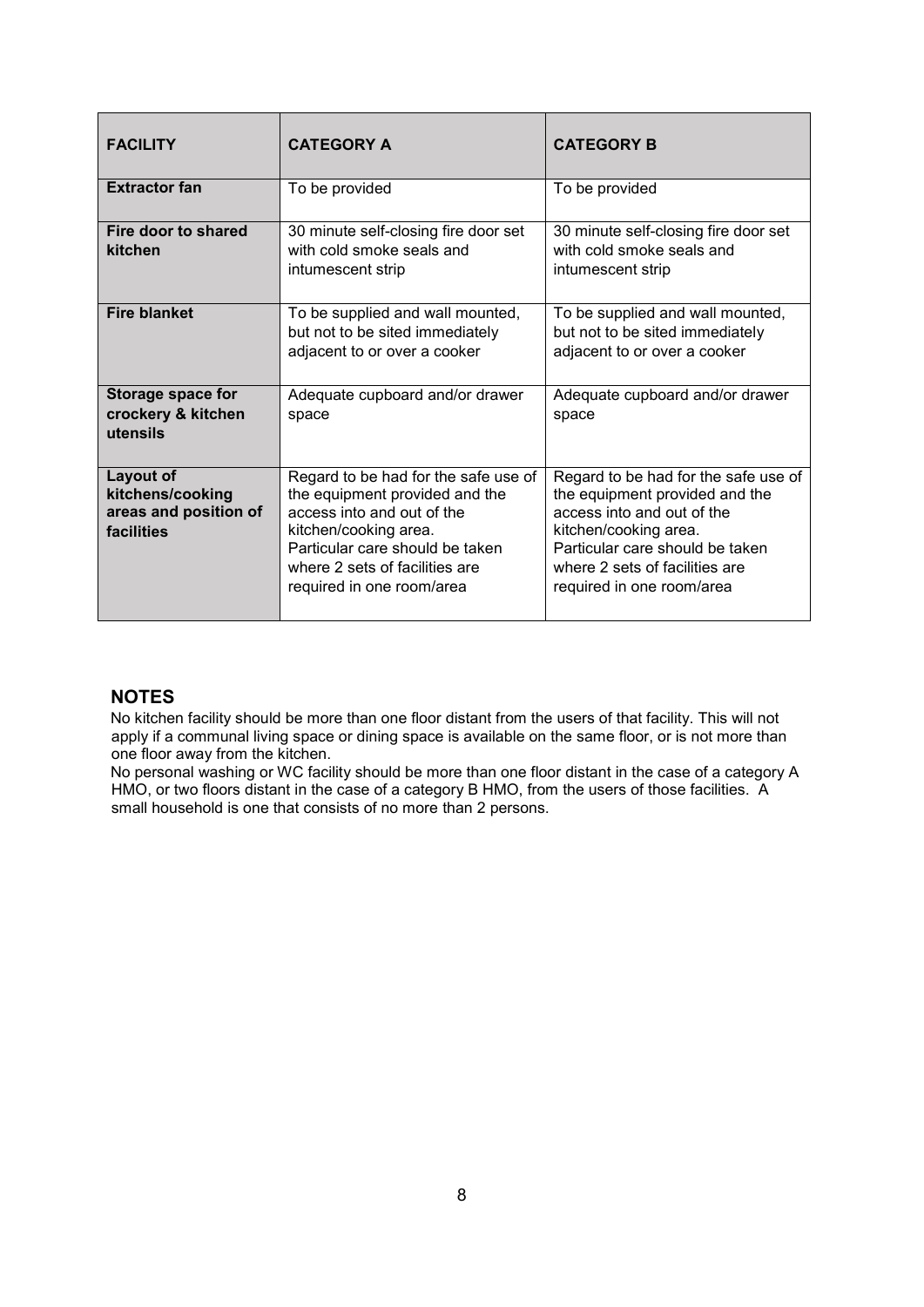## **Space Standards**

| <b>ROOM(S)</b>                                                                | <b>CATEGORY A</b>                                                                                                                       | <b>CATEGORY B</b>                                                                                                                     |
|-------------------------------------------------------------------------------|-----------------------------------------------------------------------------------------------------------------------------------------|---------------------------------------------------------------------------------------------------------------------------------------|
| One room unit for one<br>person                                               | 13 m <sup>2</sup> including kitchen facilities for<br>exclusive use.                                                                    | 13m <sup>2</sup> including kitchen facilities for<br>exclusive use.<br>10m <sup>2</sup> where separate shared<br>kitchen              |
|                                                                               | 10 m <sup>2</sup> where separate shared<br>kitchen                                                                                      | 8.0m <sup>2</sup> where separate shared<br>kitchen and lounge                                                                         |
| One room unit for a<br>co-habiting couple                                     | 20.5 m <sup>2</sup> including kitchen facilities<br>for exclusive use.                                                                  | Not applicable                                                                                                                        |
|                                                                               | 15m <sup>2</sup> where separate shared<br>kitchen                                                                                       |                                                                                                                                       |
| Two or more roomed<br>unit for one person                                     | Kitchen - $4.5m2$<br>Living / kitchen 11m <sup>2</sup><br>Living room $-9m^2$<br>Bedroom $- 8.0 m2$<br>Bed/living room 10m <sup>2</sup> | Not applicable                                                                                                                        |
| Two or more roomed<br>unit for two persons<br>living as a single<br>household | Kitchen $-7$ m<br>Living / kitchen -15m<br>Living room - 12m<br>Bedroom - 10m<br>Bed/living room 14m                                    | Not applicable                                                                                                                        |
| <b>Shared kitchens</b>                                                        | 7m <sup>2</sup> for up to 5 occupants.<br>10 $m^2$ for 6 – 10 occupants.                                                                | 7m <sup>2</sup> for up to 5 occupants.<br>10 $m2$ for 6 – 10 occupants.                                                               |
| <b>Bedroom/study</b>                                                          | Not applicable                                                                                                                          | 10m <sup>2</sup> except where a separate<br>communal living room is provided in<br>which case the bedroom may be<br>8.0 <sup>m2</sup> |
| <b>Dining/kitchen</b>                                                         | Not usually applicable.                                                                                                                 | 11.5m <sup>2</sup> for up to 5 occupants.<br>19.5 $m2$ for 6 – 10 occupants.                                                          |
| <b>Communal living</b><br>room                                                | Not usually applicable.                                                                                                                 | 12m <sup>2</sup> for up to 5 occupants.<br>16.5 $m^2$ for 6 – 10 occupants.                                                           |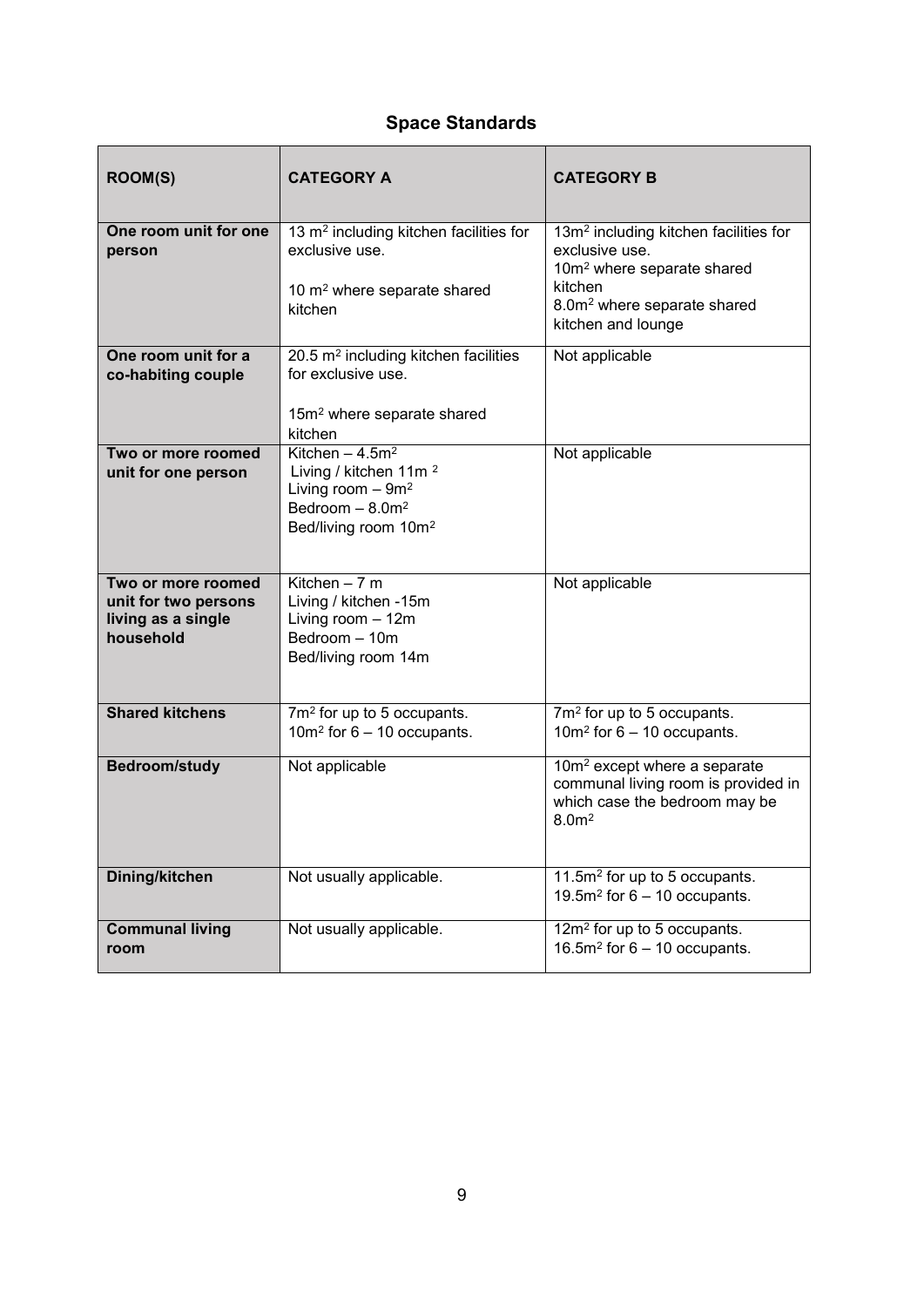#### **Space Standards**

| for self-contained units not sharing any facilities with the exception of common |  |
|----------------------------------------------------------------------------------|--|
| means of access and egress                                                       |  |

| <b>ROOM(S)</b>                                                                                                 | <b>CATEGORY A</b>                                                                                                                      | <b>CATEGORY B</b> |
|----------------------------------------------------------------------------------------------------------------|----------------------------------------------------------------------------------------------------------------------------------------|-------------------|
| One room one person<br>unit with bathroom<br>containing WC<br>separated by lobby                               | 13m <sup>2</sup> including kitchen facilities for<br>exclusive use.                                                                    | Not applicable    |
| One room unit for a<br>co-habiting couple<br>with bathroom<br>containing WC<br>separated by lobby              | 20.5m <sup>2</sup> including kitchen facilities for<br>exclusive use.                                                                  | Not applicable    |
| Two or more<br>habitable roomed unit<br>for one person with<br>bathroom containing<br>WC separated by<br>lobby | Kitchen $-4.5m2$<br>Living / kitchen 11m <sup>2</sup><br>Living room $-9m^2$<br>Bedroom $-8.0m2$<br>Bed/living room 10m <sup>2</sup>   | Not applicable    |
| Two or more<br>habitable roomed unit<br>for two persons living<br>as a single household                        | Kitchen - $7m^2$<br>Living / kitchen -15m <sup>2</sup><br>Living room $-12m^2$<br>Bedroom $-10m^2$<br>Bed/living room 14m <sup>2</sup> | Not applicable    |

#### **Measurement of rooms**

Room sizes are calculated by taking wall to wall measurements directly above the height of the skirting board. Areas which can only be used for access (e.g. some "L" shaped rooms with a narrow area in front of a doorway) are excluded. Also excluded are all parts of rooms located below sloping ceilings etc. where the maximum ceiling height is less than 1.5m.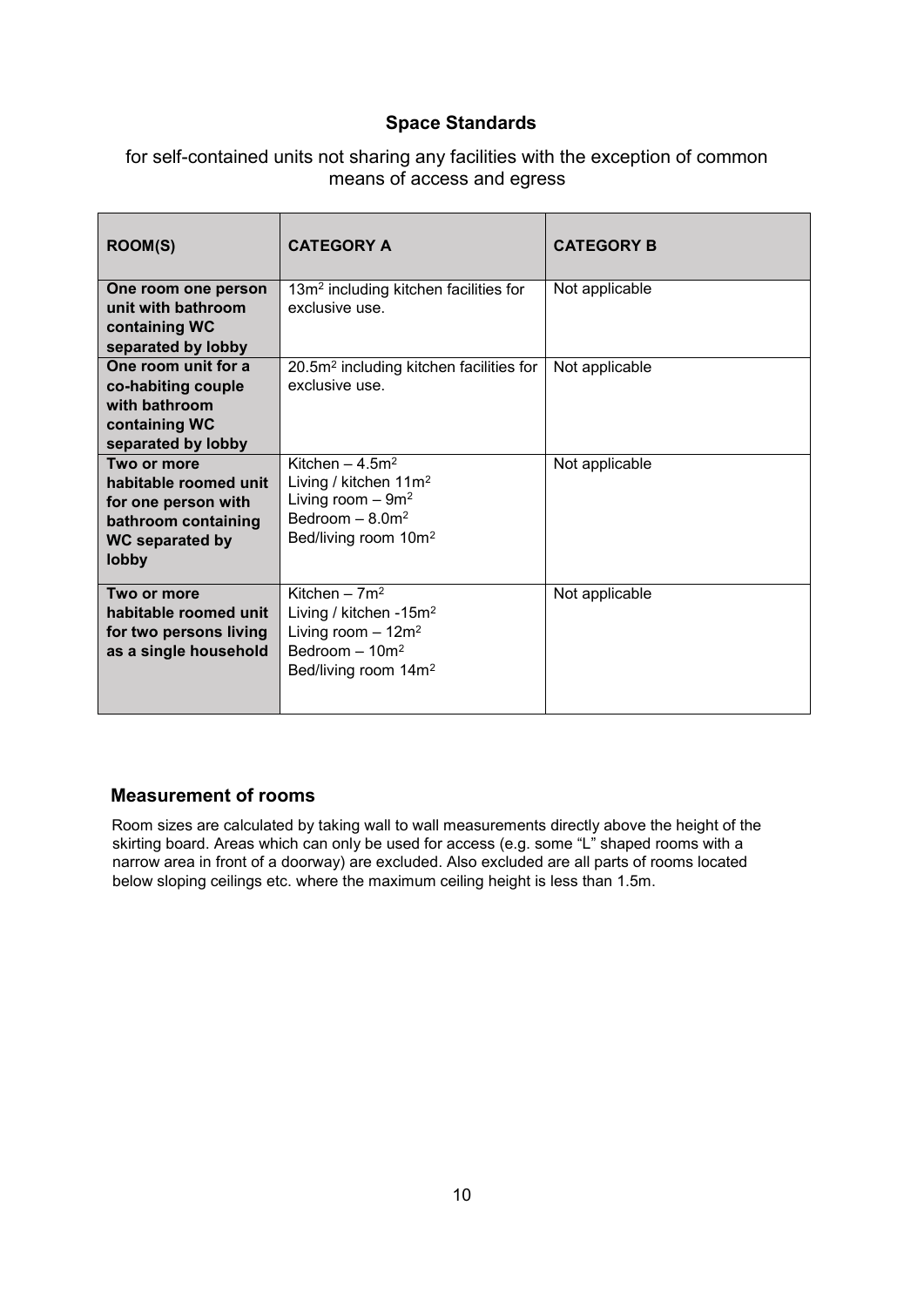#### **Standards for Hostels Shared Personal Washing, Toilet and Kitchen Facilities**

(There may be a preference for single sex facilities where shared, check with your local authority)

| <b>Bathroom</b>         | 1 per 5 occupiers 1 bathroom and a separate WC (where practicable) with<br><b>WHB</b>                                                                                                                                                                                                                                                                                                                                                                          |
|-------------------------|----------------------------------------------------------------------------------------------------------------------------------------------------------------------------------------------------------------------------------------------------------------------------------------------------------------------------------------------------------------------------------------------------------------------------------------------------------------|
| <b>WC</b>               | 1 per 5 occupiers and separate WC (where practicable)                                                                                                                                                                                                                                                                                                                                                                                                          |
| Wash hand basin         | In licensable HMOs 1 WHB to be provided within each letting where it is<br>reasonably practicable. It will be the responsibility of the landlord to<br>demonstrate that is not reasonably practicable for WHB to be provided in<br>each room. Regard should be had to the age and character of the HMO,<br>the size and layout of each room, and its existing provision for WHBs<br>toilets and bathrooms.<br>A wash hand basin must be provided with every WC |
| Cooker                  | One cooker for up to 5 persons/small households + microwave oven or<br>other alternative form of cooker.                                                                                                                                                                                                                                                                                                                                                       |
|                         | Two cookers for up to 10 persons and + microwave ovens or other<br>alternative form of cookers                                                                                                                                                                                                                                                                                                                                                                 |
|                         | one cooker per additional 5 persons thereafter + microwave ovens or other<br>alternative form of cookers                                                                                                                                                                                                                                                                                                                                                       |
| <b>Sink and drainer</b> | One sink for up to 5 person.                                                                                                                                                                                                                                                                                                                                                                                                                                   |
|                         | Two sinks for up to 10 persons and one sink per additional<br>5 persons thereafter.                                                                                                                                                                                                                                                                                                                                                                            |

#### **Space Standards for Hostels**

| <b>ROOM(S)</b>            | <b>MINIMUM ROOM SIZE</b>                     |
|---------------------------|----------------------------------------------|
| 1 person                  | 8.0m <sup>2</sup> if communal area provided. |
|                           | $10m2$ if no communal area.                  |
| 2 persons                 | 10m <sup>2</sup> if communal area provided.  |
|                           | $14m2$ if no communal area.                  |
| <b>Kitchen facilities</b> | $\mathfrak{p}$                               |
| located within the        | Add 3m to each of the room sizes given above |
| letting                   |                                              |
| Shared kitchens (for      | 2                                            |
| use by occupants)         | 7m for up to 5 occupants.<br>2               |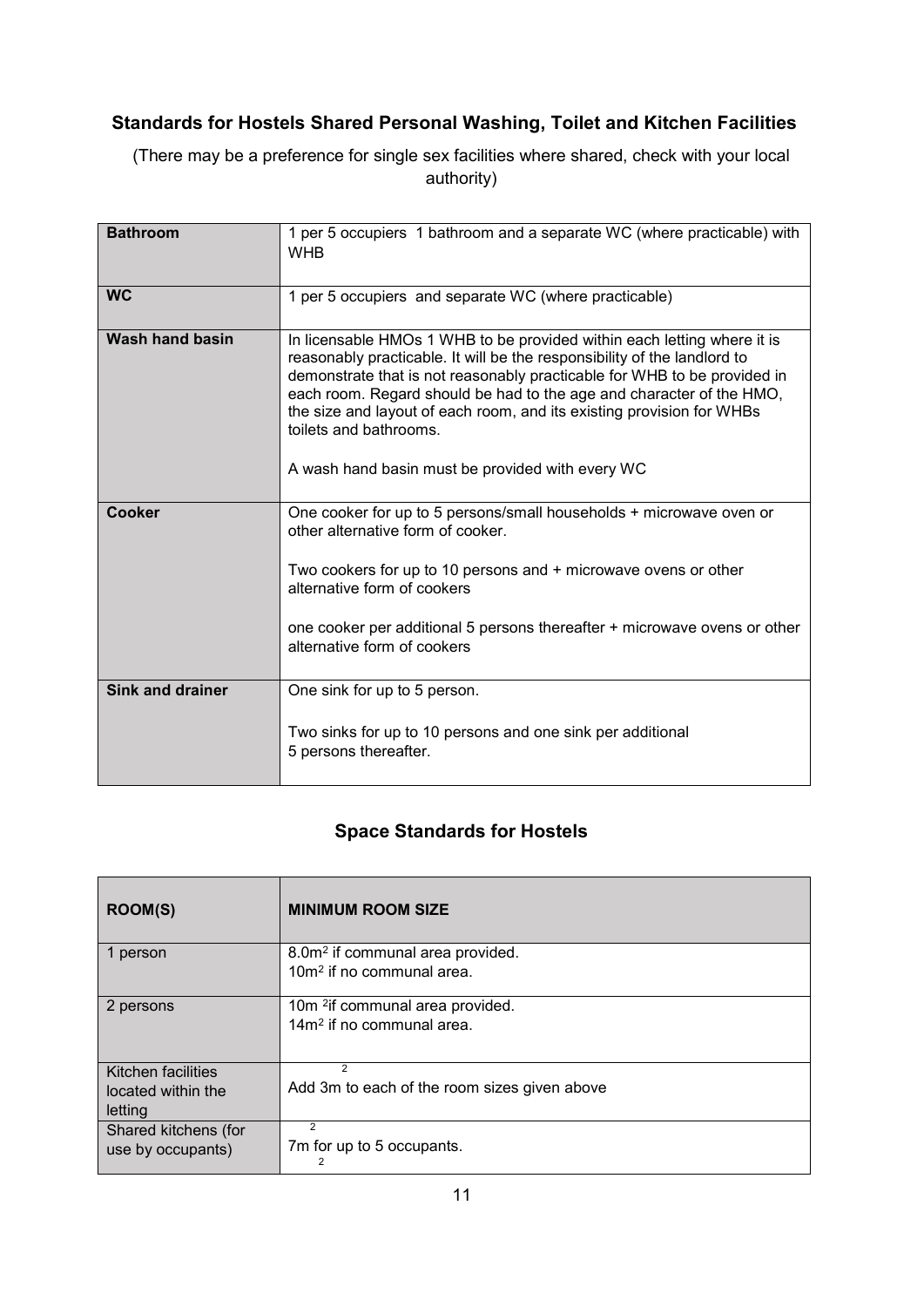| ROOM(S)              | <b>MINIMUM ROOM SIZE</b>                                                                                       |
|----------------------|----------------------------------------------------------------------------------------------------------------|
|                      | 10 $m^2$ for 6 – 10 occupants.                                                                                 |
| Kitchen/dining rooms | 11.5 $m2$ for up to 5 persons.<br>19.5 $m2$ for 6-10 persons.                                                  |
| Lounge/dining area   | $12m2$ for up to 5 persons.<br>$16.5m2$ for 6-10 persons.<br>Dining space to be in close proximity to kitchen. |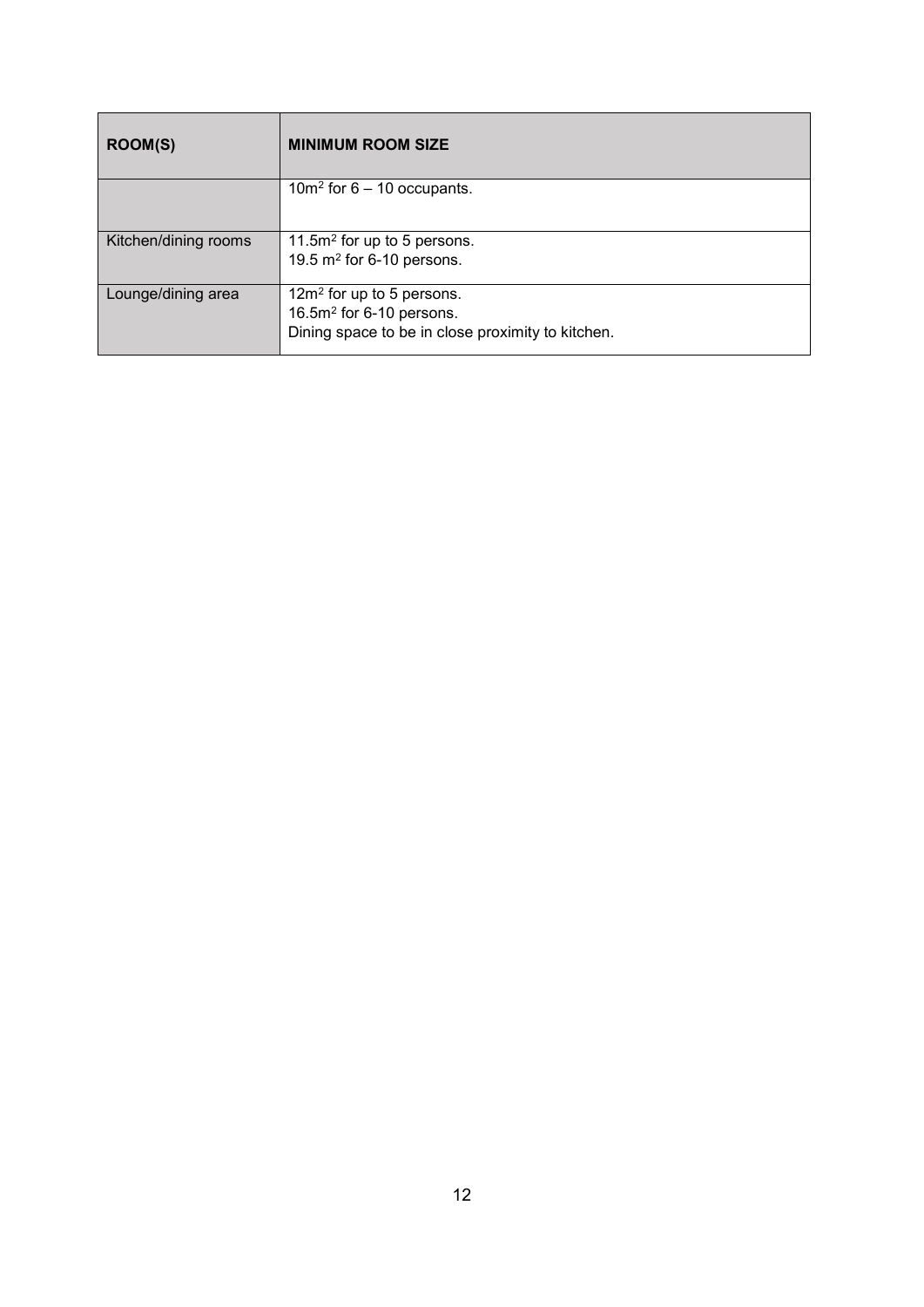## **Standards applicable to all HMOs**

| <b>Area</b>              | <b>Standards Required</b>                                                                                                                                                                                                                                                                                                                                                                                                           |
|--------------------------|-------------------------------------------------------------------------------------------------------------------------------------------------------------------------------------------------------------------------------------------------------------------------------------------------------------------------------------------------------------------------------------------------------------------------------------|
| <b>Basic Fire Safety</b> | All kitchens must have a suitably sited fire blanket and adequate provision<br>of fire doors and fire detection throughout the property as required by<br>LACORS Fire Safety Guidance.                                                                                                                                                                                                                                              |
| Fire precautions         | All units of accommodation and communal areas shall be fitted with<br>appropriate fire detection and fire precaution equipment as identified by a<br>comprehensive Fire Risk Assessment.                                                                                                                                                                                                                                            |
|                          | All properties will be expected to meet the appropriate standards for<br>structural resistance to the spread of smoke and fire.                                                                                                                                                                                                                                                                                                     |
|                          | Generally, the Council is guided by the standard of fire safety described in<br>the document "Housing - Fire Safety" published by LACORS (July 2008). A<br>copy of this can be downloaded from the LACORS website<br>www.lacors.gov.uk                                                                                                                                                                                              |
|                          | Typically HMO's of 3 or more storeys will require :-                                                                                                                                                                                                                                                                                                                                                                                |
|                          | Grade A LD2 - A fire detection and alarm system which incorporates<br>Control and Indicating equipment with remote back up power supply<br>(usually includes a panel in the hallway). The system serves individual lets<br>and common parts and is interlinked. (mixed system)                                                                                                                                                      |
|                          | In HMO's of 2 storeys or less                                                                                                                                                                                                                                                                                                                                                                                                       |
|                          | Grade D LD3 - A system of 240 volt mains powered smoke alarms, each<br>with an integral standby supply that may be a single detector or two or more<br>linked detectors. Additional heat detection in high risk rooms.                                                                                                                                                                                                              |
|                          | An HHSRS assessment will also be carried out to determine the risk from fire.                                                                                                                                                                                                                                                                                                                                                       |
|                          | Where considered appropriate, and following consultation with the Fire &<br>Rescue Authority, the Council may require additional precautions.                                                                                                                                                                                                                                                                                       |
|                          | <b>Fire Detection Testing</b>                                                                                                                                                                                                                                                                                                                                                                                                       |
|                          | <b>Grade A</b> must be tested by a competent person, i.e. someone with the<br>necessary training and expertise and with access to the relevant tools,<br>equipment and information and capable of carrying out the tests for fire<br>detection and alarm (BS5839) and emergency lighting (BS5266). In practice<br>a reputable alarm installation company will be able to carry out these tests<br>and provide an annual certificate |
|                          | Grade D and battery systems can be tested by the owner or the manager.<br>However, the manufacturer's instructions must be followed in these tests                                                                                                                                                                                                                                                                                  |
| Gas supply               | If you provide any gas appliances you must have an annual inspection<br>carried out by a competent person (an engineer recognised by GAS SAFE<br>as being competent to undertake such testing.) You must keep copies of the<br>original current certificate for inspection and should provide all tenants with<br>a copy.                                                                                                           |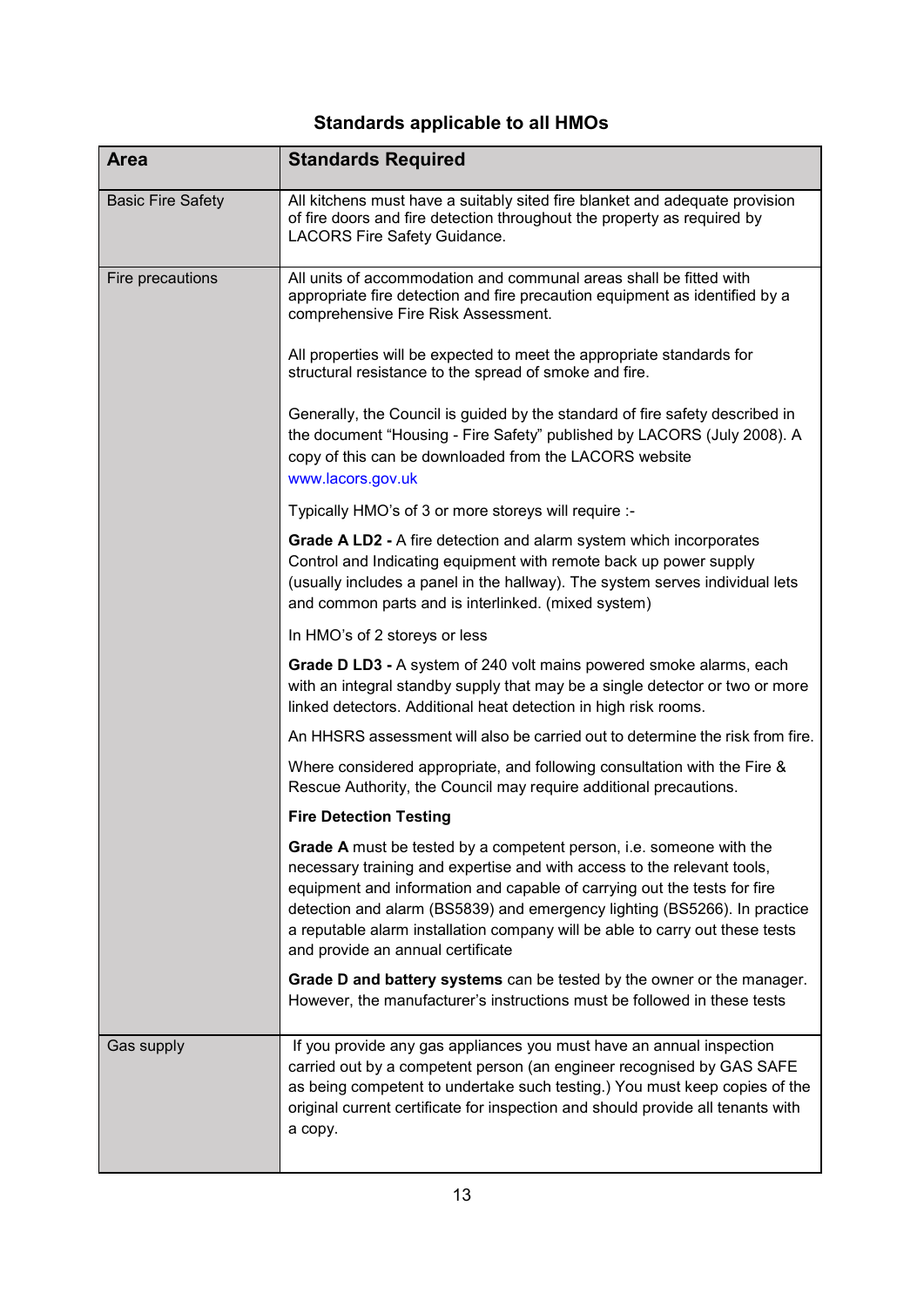| <b>Area</b>                     | <b>Standards Required</b>                                                                                                                                                                                                                                                                                                                                                                             |
|---------------------------------|-------------------------------------------------------------------------------------------------------------------------------------------------------------------------------------------------------------------------------------------------------------------------------------------------------------------------------------------------------------------------------------------------------|
| Space heating                   | Each unit of accommodation must be provided with satisfactory fixed<br>heating.                                                                                                                                                                                                                                                                                                                       |
|                                 | Satisfactory heating will comprise a whole house system of heating, capable<br>of economically achieving an internal temperature of 21°C in habitable<br>rooms and 18°C in non-habitable rooms and circulation spaces when the<br>external air temperature is 0°C.                                                                                                                                    |
|                                 | Appropriate systems include gas, oil or economy 10 wet radiator systems,<br>economy 10 or 7 electric heating or any other appropriate technology that is<br>able to meet the standard above. In the instance of electric heating it may<br>be necessary to further improve the thermal performance of the structure to<br>achieve the appropriate standard.                                           |
|                                 | The output of the system needs to reflect the thermal characteristics of the<br>accommodation which include the heat losses through walls etc, draughts<br>and the volume of the room.                                                                                                                                                                                                                |
|                                 | An HHSRS assessment will be carried out to determine the risk from cold<br>and where this is unacceptable improvement will be required. Assessment<br>of this takes account of the heating supplied, its control, and the thermal<br>characteristics of the property.                                                                                                                                 |
|                                 | Portable paraffin oil heaters and appliances using liquefied petroleum gas<br>(LPG) are a fire and explosion hazard and their use is prohibited. They also<br>create excess moisture and therefore increase the likelihood of<br>condensation problems and associated mould growth.                                                                                                                   |
| <b>Electrical Installations</b> | All electrical installations must be inspected periodically and test carried out<br>by a competent person (e.g. an engineer recognised by NICEIC or ECA as<br>being competent to undertake such testing). The certificate will state when<br>the next inspection is required and therefore when the certificate expires.<br>You should keep an original current certificate available for inspection. |
| <b>Artificial Lighting</b>      | Adequate artificial lighting shall be provided in all areas sufficient for                                                                                                                                                                                                                                                                                                                            |
|                                 | (a) the safe use of the accommodation (including external and common<br>areas)                                                                                                                                                                                                                                                                                                                        |
|                                 | (b) the maintenance of its cleanliness and                                                                                                                                                                                                                                                                                                                                                            |
|                                 | (c) the carrying out of normal domestic activities.                                                                                                                                                                                                                                                                                                                                                   |
|                                 | Time switches will only be allowed to operate lighting in common landings,<br>passages and staircases if they are programmed to stay on long enough to<br>allow for a person to safely climb stairs and enter accommodation. Such<br>switches to be operable on each level.                                                                                                                           |
|                                 | There should be suitably located light switches that when operated allow the<br>safe passage of residents and visitors within the building.                                                                                                                                                                                                                                                           |
| <b>Electrical Appliances</b>    | If you provide any portable electrical appliances (e.g. fridges, freezer,<br>microwave, kettle, etc.) these should be inspected annually by a competent<br>person (eg an engineer recognised by NICEIC or ECA as being competent<br>to undertake such testing). Unless the all the appliances are less than one                                                                                       |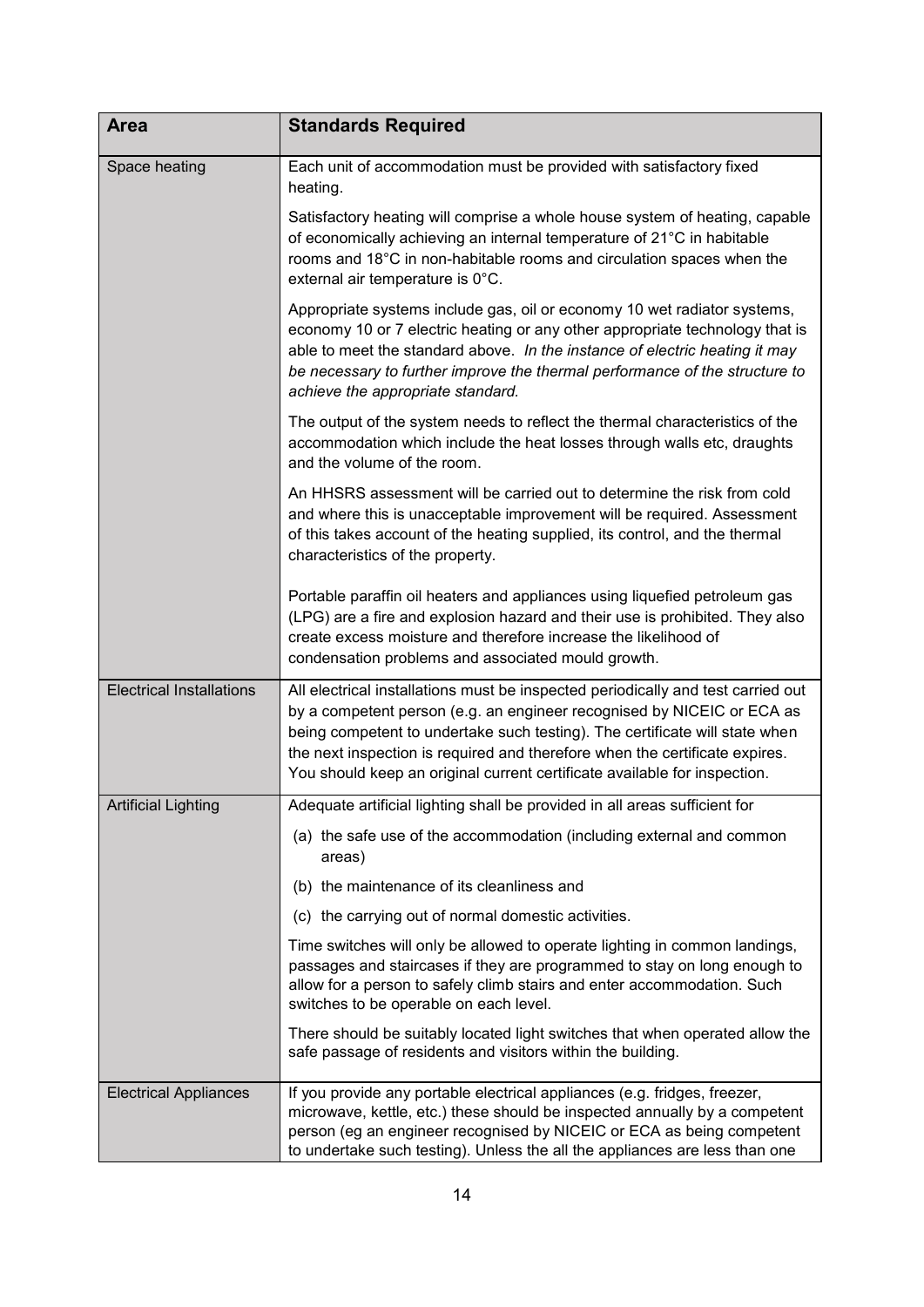| <b>Area</b>                            | <b>Standards Required</b>                                                                                                                                                                                                                                                                                                                                                                                                                                                                                                                                                                                                                                                                                                                                                                                                                                                                                     |
|----------------------------------------|---------------------------------------------------------------------------------------------------------------------------------------------------------------------------------------------------------------------------------------------------------------------------------------------------------------------------------------------------------------------------------------------------------------------------------------------------------------------------------------------------------------------------------------------------------------------------------------------------------------------------------------------------------------------------------------------------------------------------------------------------------------------------------------------------------------------------------------------------------------------------------------------------------------|
|                                        | year old, you should keep an original current certificate available for<br>inspection.                                                                                                                                                                                                                                                                                                                                                                                                                                                                                                                                                                                                                                                                                                                                                                                                                        |
| Furniture                              | If you provide any furniture to which the Furniture and Furnishings<br>(Fire)(Safety) Regulations 1988 apply (e.g. beds, sofas, curtains) it must<br>comply with the regulations.                                                                                                                                                                                                                                                                                                                                                                                                                                                                                                                                                                                                                                                                                                                             |
| <b>Natural Lighting</b>                | Where practicable every habitable room should be provided and maintained<br>a clear glazed window, and/or a door with clear glazing, opening directly to<br>the external air and having a glass area equal to at least one-tenth (1/10 <sup>th</sup> ) of<br>the floor area.                                                                                                                                                                                                                                                                                                                                                                                                                                                                                                                                                                                                                                  |
|                                        | All glazing to windows in bathrooms and WC's shall be obscured where<br>considered necessary by the Council.                                                                                                                                                                                                                                                                                                                                                                                                                                                                                                                                                                                                                                                                                                                                                                                                  |
| Ventilation                            | Where practicable all habitable rooms should be ventilated direct to the<br>external air by a window, the openable area of which shall be equivalent to<br>at least one twentieth of the floor area (1/20 <sup>th</sup> ).                                                                                                                                                                                                                                                                                                                                                                                                                                                                                                                                                                                                                                                                                    |
|                                        | All kitchens, bathrooms, WC's should comply with the above standard, but<br>where this is not practicable mechanical ventilation meeting current Building<br>Regulations shall be provided.                                                                                                                                                                                                                                                                                                                                                                                                                                                                                                                                                                                                                                                                                                                   |
| Electricity, gas and<br>water supplies | The supplies of electricity, gas (where provided) and water to each<br>letting shall be sufficient to carry out normal domestic activities. Where<br>landlord's submeters are provided, the charge for the power used shall<br>be within the limits set by the maximum retail price of electricity and gas.<br>Where lighting, heating, ventilation, kitchen, hot water, electrical sockets<br>or alarm systems are provided for the shared use of all, or several,<br>households, then:<br>These services shall be available at all times, and sufficient for<br>the needs of the users in the function being carried out and<br>The electricity and gas (where provided) shall be provided from<br>$\bullet$<br>quarterly meters. Normally these will be landlords' meters.<br>However, in the case of some, smaller, shared housing,<br>metering may be the collective responsibility of all the occupiers |
| <b>Water Supply</b>                    | Each property should be provided with piped cold water of potable quality<br>supplied at an adequate pressure. To maintain water quality any storage<br>tank supplying water shall be suitably covered.<br>Each occupier to be able to access the above.                                                                                                                                                                                                                                                                                                                                                                                                                                                                                                                                                                                                                                                      |
| Refuse Storage                         | Refuse storage facilities must be provided sufficient for the needs of the<br>house and of a type acceptable to the local authority (and in accordance<br>with its recycling requirements).                                                                                                                                                                                                                                                                                                                                                                                                                                                                                                                                                                                                                                                                                                                   |
|                                        | This should normally be in the ratio of one standard bin or equivalent per<br>household. This provision is additional to any refuse storage containers<br>provided in shared kitchens.                                                                                                                                                                                                                                                                                                                                                                                                                                                                                                                                                                                                                                                                                                                        |
|                                        | All containers should be located on hardstanding with suitable access for<br>cleansing of the area and removal of containers.                                                                                                                                                                                                                                                                                                                                                                                                                                                                                                                                                                                                                                                                                                                                                                                 |
|                                        | Managers are also responsible for ensuring that a nuisance or health risk<br>does not arise from refuse problems; such a problem is evidence of failure to                                                                                                                                                                                                                                                                                                                                                                                                                                                                                                                                                                                                                                                                                                                                                    |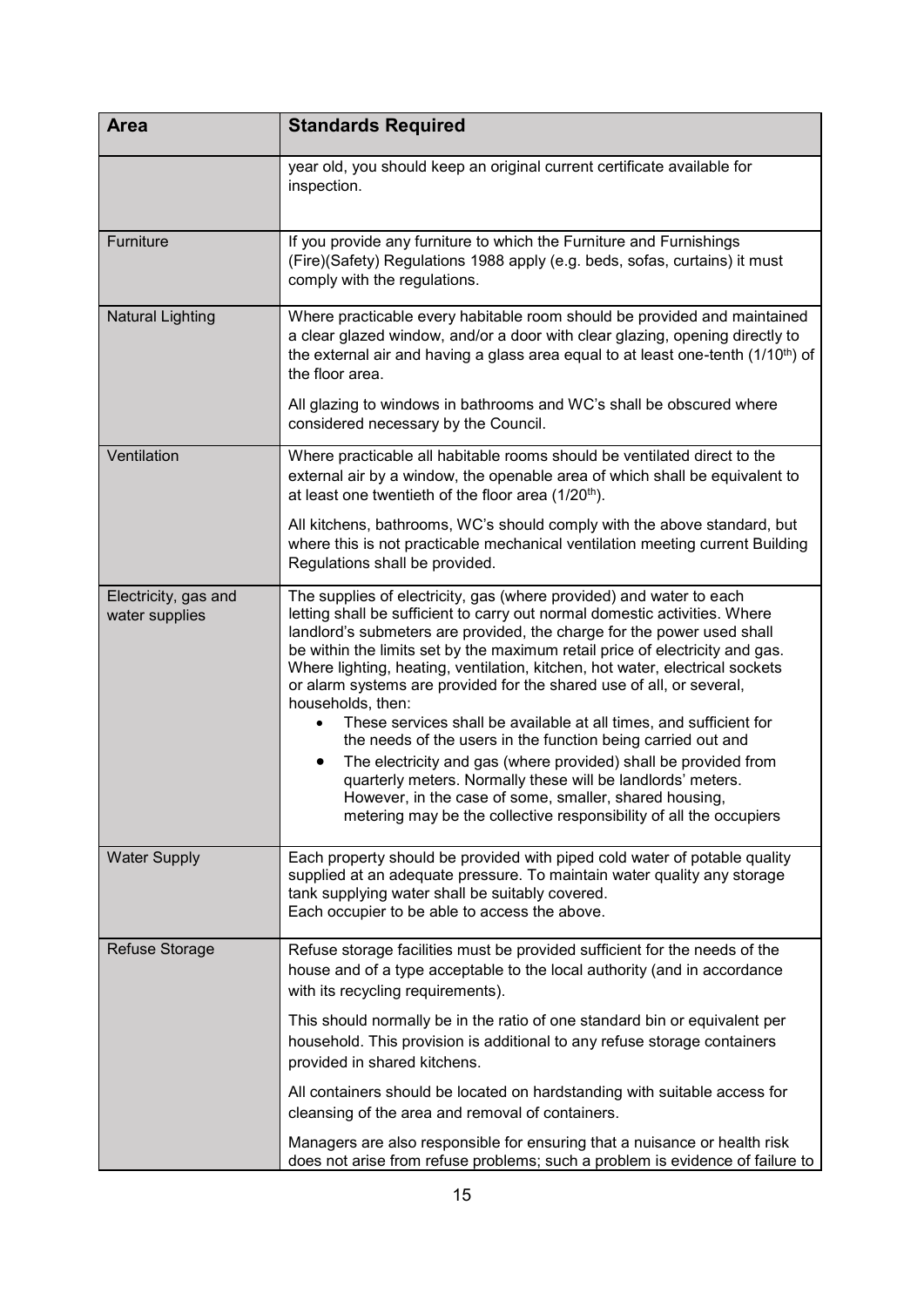| <b>Area</b> | <b>Standards Required</b>                                                                 |
|-------------|-------------------------------------------------------------------------------------------|
|             | provide adequate "facilities", and may give rise to enforcement action by the<br>Council. |

#### **General Management**

The person having control of the house must ensure the following:

All services, furnishings, fixtures and fittings are maintained in good, sound, and clean condition.



- **All communal areas of the interior are regularly cleaned and redecorated as** necessary
- All yards, boundary walls, fences, gardens and outbuildings are maintained in a safe and tidy condition
- Satisfactory arrangements for the disposal of refuse and litter have been made
- At the commencement of all tenancies the lettings are clean, in a satisfactory state of repair and decoration, and comply in all respects with these standards.
- All staircases and multiple steps should be provided with suitable handrails
- **All Tenants should fulfil their tenancy obligations**

#### **Planning Permission and Building Regulation Approval**

These standards have been adopted without prejudice to other legislation applicable to HMO's and residential accommodation generally, Alterations or extensions carried out to a building in order to comply with these standards will continue to require any necessary Planning Permission and/or Building Regulation approval.

#### **Are you aware of the following?**

- Have you carried out an electrical safety check and a fire risk assessment? By identifying potential risks and subsequently reducing the hazard to an acceptable level you are meeting **your legal duty**, ensuring your tenants are safe and also protecting your property.
- An Energy Performance Certificate is generally required for all New Lettings after October 2008
- $\blacksquare$  If you supply a gas applicance to your property, you are required to carry out an annual gas safety check and provide your tenant with a copy of the Gas Safety Certificate.
- Tenancy Deposit Protection Scheme From April 2007, all deposits (for rents up to £25,000 per annum) taken by landlords and letting agents for Assured